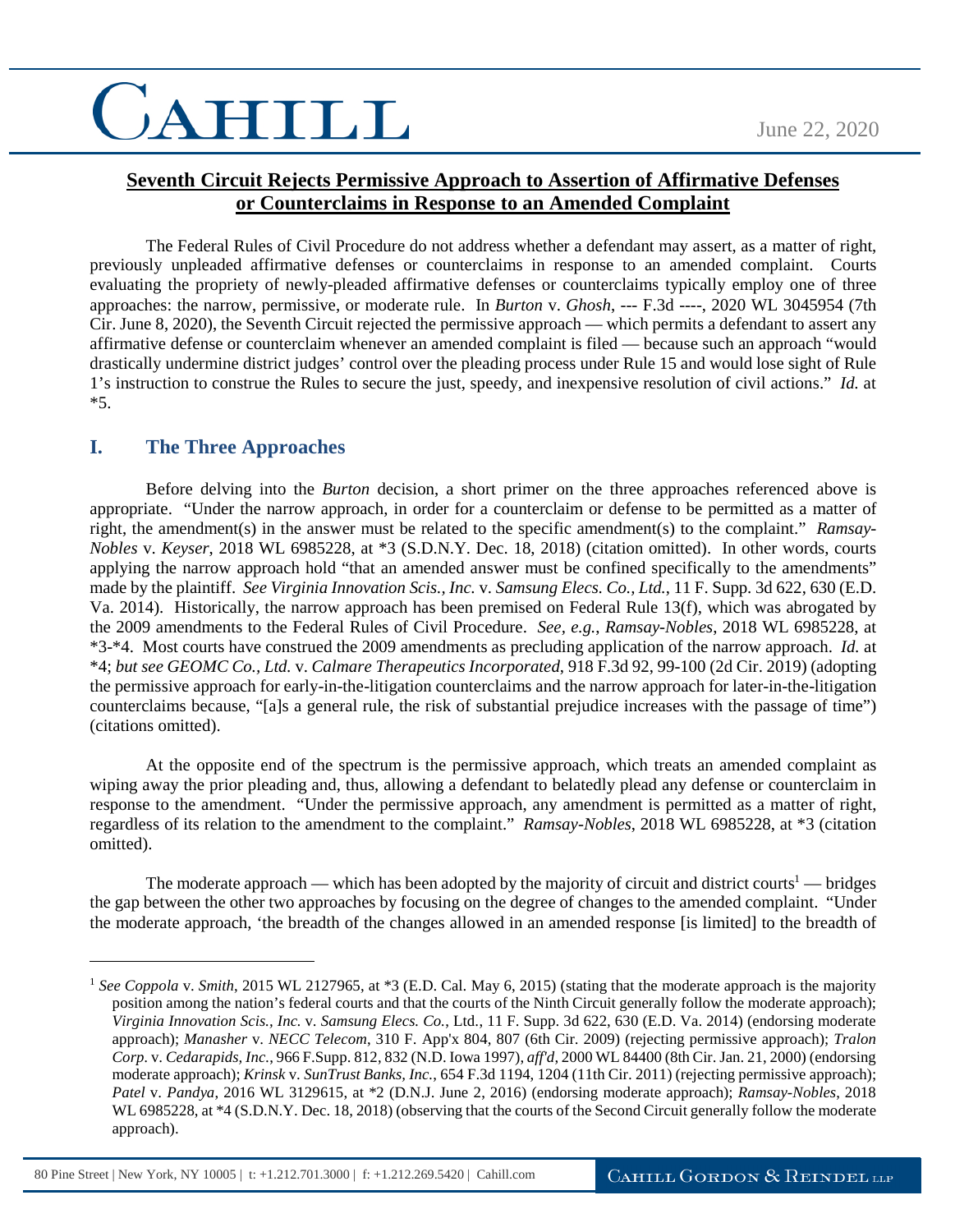# CAHILL

the changes made in an amended complaint,' but the changes in the amended response do not need to be directly linked to the changes in the original complaint." *Id.* Applying the moderate approach, "when a plaintiff files an amended complaint which changes the theory or scope of the case, the defendant is allowed to plead anew as though it were the original complaint filed by the Plaintiff. . . . The obvious corollary is that if an amended complaint does not change the theory or scope of the case, a [defendant] must seek leave of court pursuant to Rule 15(a) before it can amend its answer to assert a counterclaim." *In re Bank of New York Mellon Corp. Forex Transactions Litig.*, 42 F. Supp. 3d 520, 524 (S.D.N.Y. 2014) (citations omitted).

#### **II. Background to the** *Burton* **Decision**

Alnoraindus Burton allegedly injured his knee while in custody at Pontiac Correctional Center. *See Burton* v. *Ghosh*, 2018 WL 3861560, at \*1 (N.D. Ill. Aug. 14, 2018), *rev'd and remanded*, 2020 WL 3045954 (7th Cir. June 8, 2020). After being transferred to Stateville Correctional Center, Burton alleged that Dr. Partha Ghosh ("Dr. Ghosh") and Wexford Health Sources, Inc. failed to provide him with adequate medical treatment. *Id.* 

In 2011, Burton brought a claim in the United States District Court for the Northern District of Illinois against Dr. Ghosh and certain other medical professionals. *Id.* at \*2. Because the medical professionals were misjoined, Burton was directed to amend his complaint, which he did to name only Dr. Ghosh. Burton never served Dr. Ghosh with the amended complaint, and six months later he voluntarily dismissed the suit. The order dismissing the case stated that the dismissal would be with prejudice if the case was not reinstated by August 6, 2012. *Id.*  Burton did not reinstate the claim, choosing instead to file another suit on October 19, 2012. *Id.* 

In January 2018, after discovery was complete in the subsequently-filed suit, Burton filed an amended complaint that offered only minor clarifications regarding some of Burton's factual allegations. The defendants moved to dismiss based upon the affirmative defense of *res judicata*, arguing that the dismissal of Burton's first suit with prejudice six years earlier in 2012 precluded the second suit. Burton responded that the defense of *res judicata* had been waived because the defendants raised the defense for the first time five years after the suit was initiated (i.e., after all discovery had been completed and on the eve of summary judgment briefing). *Id.* at \*3.

The district court disagreed and cited *Massey* v. *Helman*, 196 F.3d 727, 735 (7th Cir. 1999), for the proposition that when the plaintiff files an amended complaint, that complaint "supersedes all previous complaints [and] opens the door for defendants to raise new and previously unmentioned affirmative defenses." 2018 WL 3861560, at \*3. The district court continued, "[i]n *Massey*, the Seventh Circuit reasoned that it would be unfair to allow a plaintiff to 'change [its] theory of the case while simultaneously locking defendants into their original pleading.'" *Id.* Accordingly, the district court allowed the defendants to assert their affirmative defense of *res judicata*, and then promptly dismissed Burton's claims with prejudice. *Id.* 

#### **III. The Seventh Circuit Clarifies** *Massey* **and Rejects the Permissive Approach**

Rejecting the district court's understanding of *Massey*, the Seventh Circuit found that "*Massey* did not adopt or apply such a categorical rule and does not compel the revival of defendants' untimely defense." 2020 WL 3045954, at \*5. The Court explained that *Massey* concerned a very different situation, in which the amended complaint changed the case substantially "by adding an additional plaintiff and new theory of recovery." *Id.* The Court continued, "*Massey* is best understood as an application of Rule 15(a)(2): when an amended complaint fundamentally changes the scope or theory of the case, the interests of justice will generally allow a new, relevant affirmative defense to be asserted." *Id.*